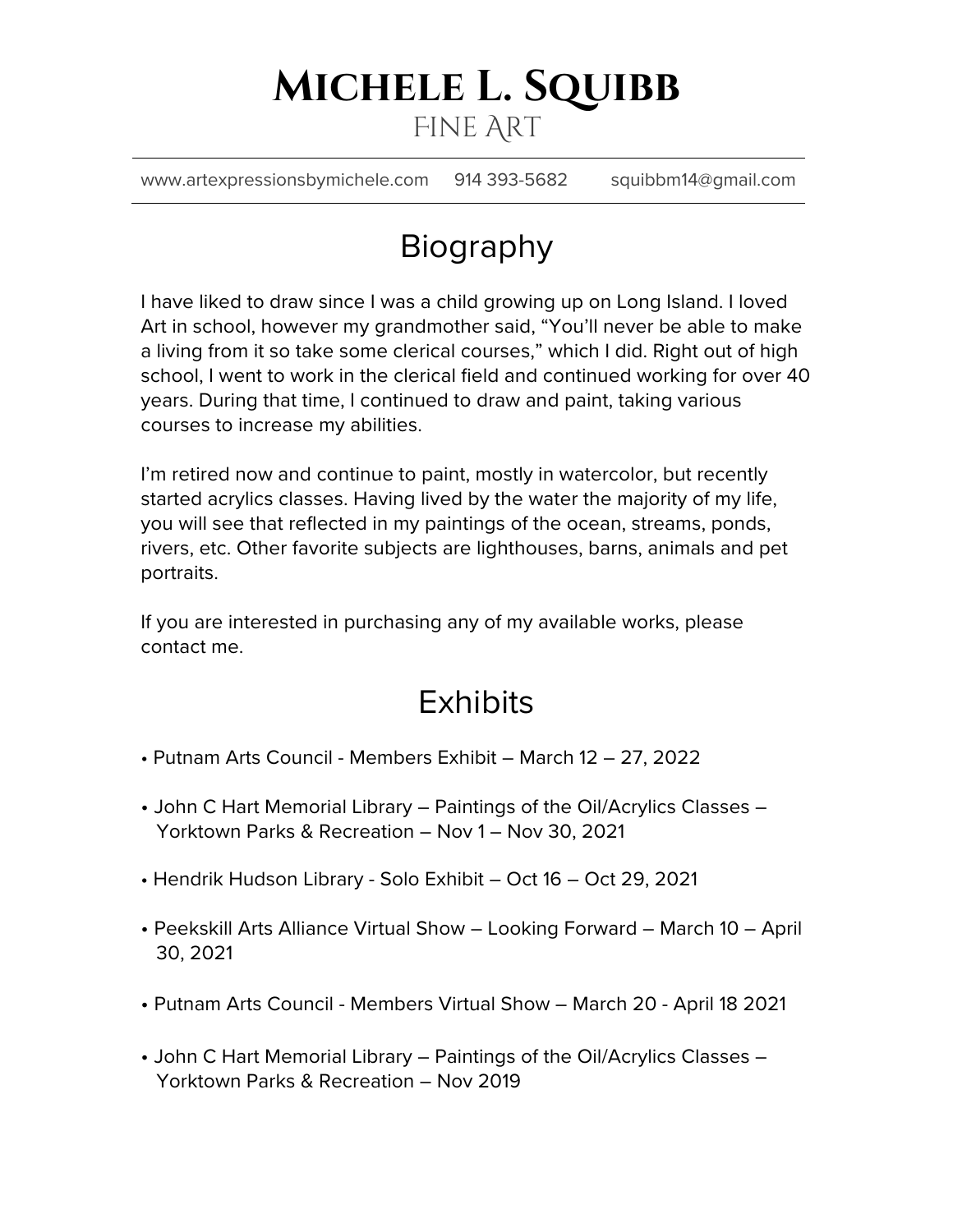- John C Hart Memorial Library Solo Exhibit Aug 2019
- Hendrik Hudson Library Solo Exhibit Jun 2019
- Putnam Arts Council Members Exhibit March-April 2019
- John C Hart Memorial Library Paintings by Students of Jeanne Demotses - Nov 2018
- Putnam Arts Council Juried Fine Arts Show Oct 28 Nov 18, 2018, Won "BEST IN SHOW" for "Ice Fisherman," watercolor, 15"x 19", framed.
- Putnam Arts Council Push Pin Exhibit Sept 23 Oct 14, 2018
- John C Hart Memorial Library Members of Acrylics Class June 2018
- Rose Memorial Library, Stony Point Aug/Sept. 2015
- Suffern Library July 2015
- Kings Daughter's Library, Garnerville Nov 2014
- Nanuet Library Dec 2013 Jan 2014
- New City Library August 2013
- Bob's Art & Framing, New City November 2012
- King's Daughter's Library, Garnerville May 2012
- ROCA Member's Exhibit Jan 2009
- Helen Hayes Hospital Watercolors Feb 2007
- Helen Hayes Hospital Watercolors Jan 2005
- Helen Hayes Hospital Participated in Employee Art Displays 1995, 2002, 2003, 2004
- Trinity Methodist Church, Stony Point 1992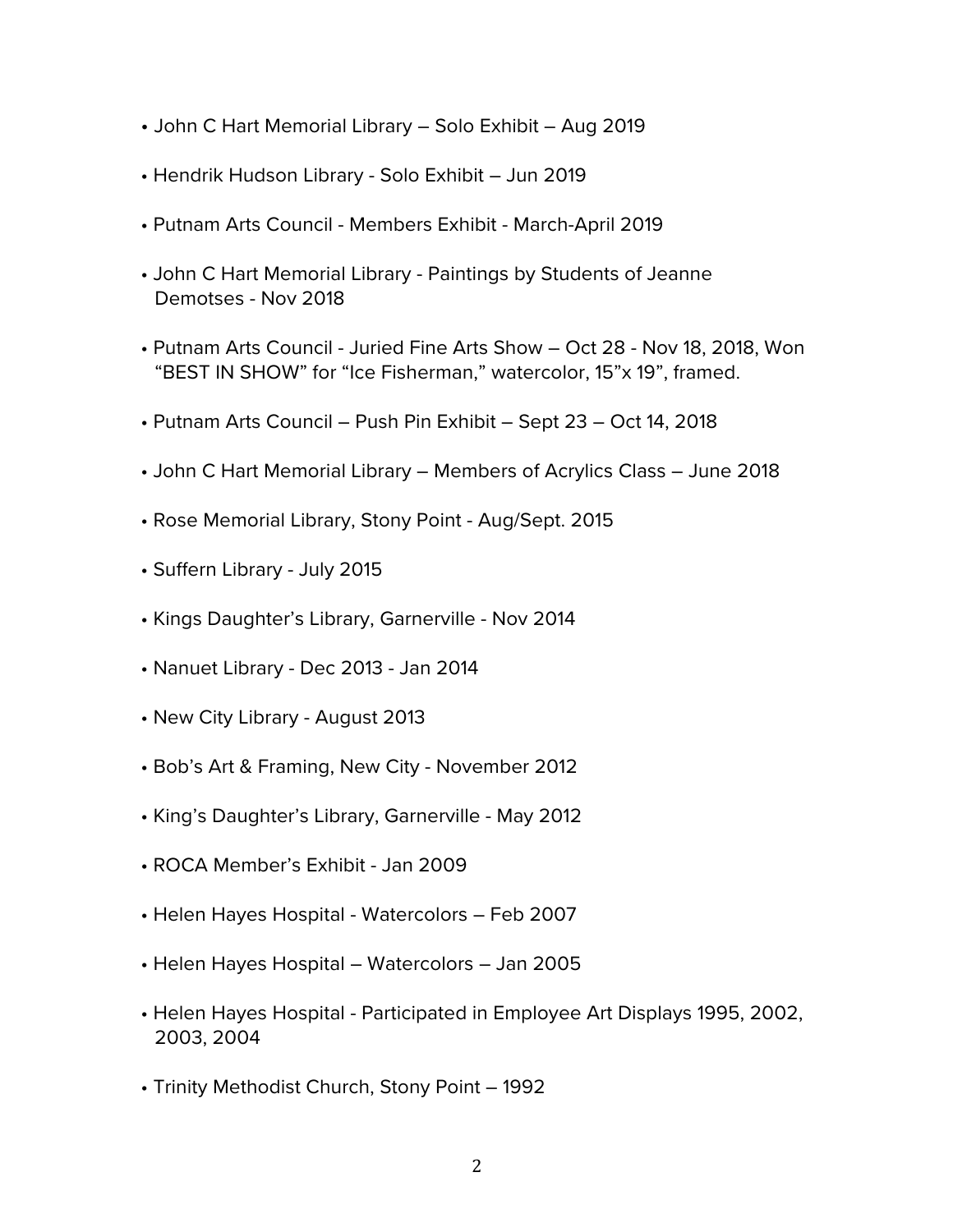- Exhibit with Rockland County Assoc. of Artist and Craftsman at New City Library – Jan 1988
- Rockland Community College November 1987

#### Memberships

- 2020-2021 Peekskill Arts Alliance
- 1987-1990 Rockland County Association of Artists & Craftsman
- 2008-2009 Rockland Center for the Arts
- Feb 2018 and continuing Putnam Arts Council

#### Art Education

- Washington School of Art 1974-1975
- Rockland Community College 1988-2003
	- o Production, Graphic Art
	- o Writing and Illustration of Children's Books
	- o Business of Art
- North Rockland Adult Education 2005-2009
	- o Watercolors
- Town of Yorktown Parks & Recreation Program Ongoing since February 2018

o Acrylics